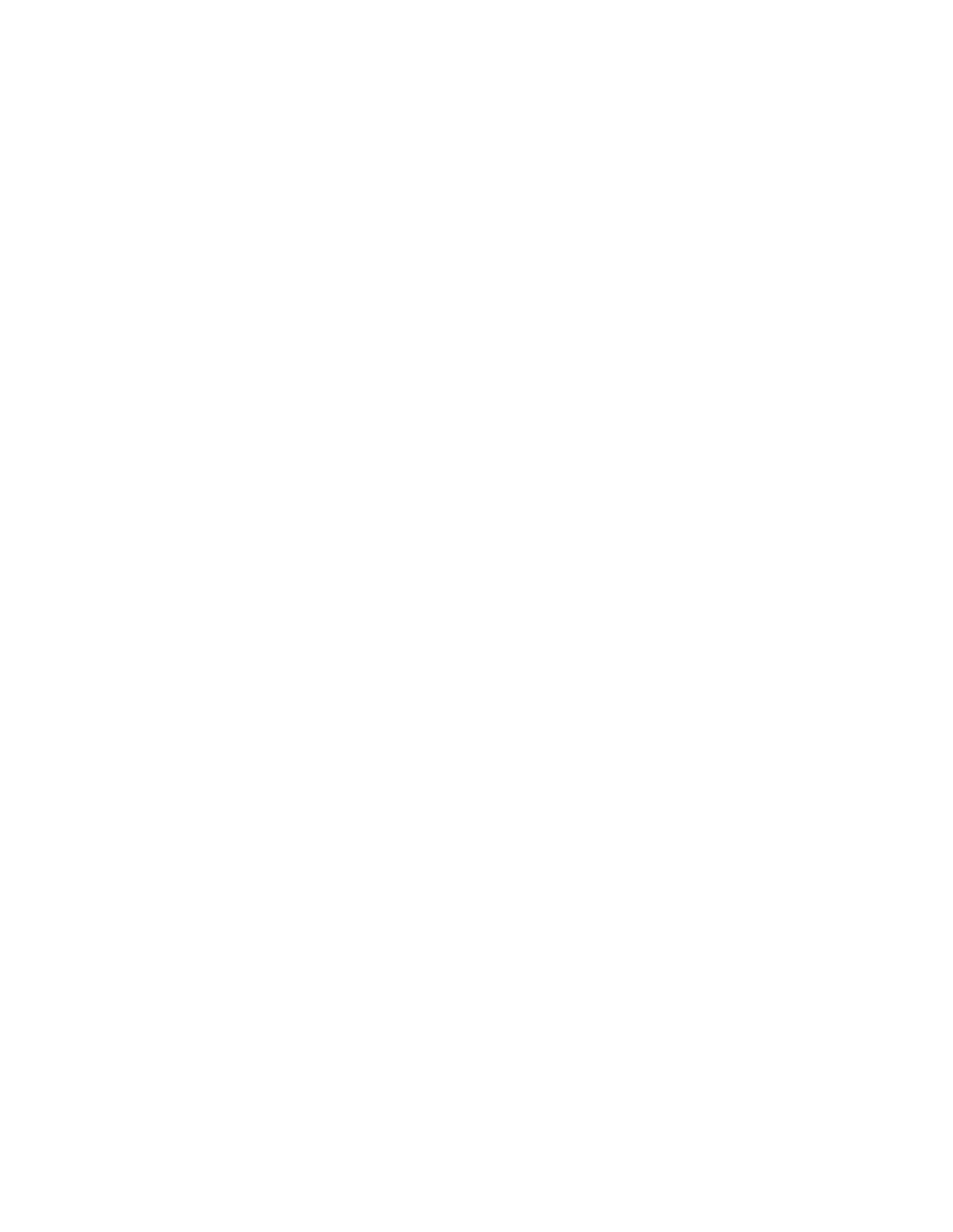*final report* 

## **Capital Metro Peer Review Quadrennial Performance Audit**

*prepared for*  Capital Area Metropolitan Planning Organization

*prepared by* 

Cambridge Systematics, Inc. 9015 Mountain Ridge Drive, Suite 210 Austin, Texas 78759

*with* 

McDonald Transit Associates, Inc.

*date* 

December 31, 2008